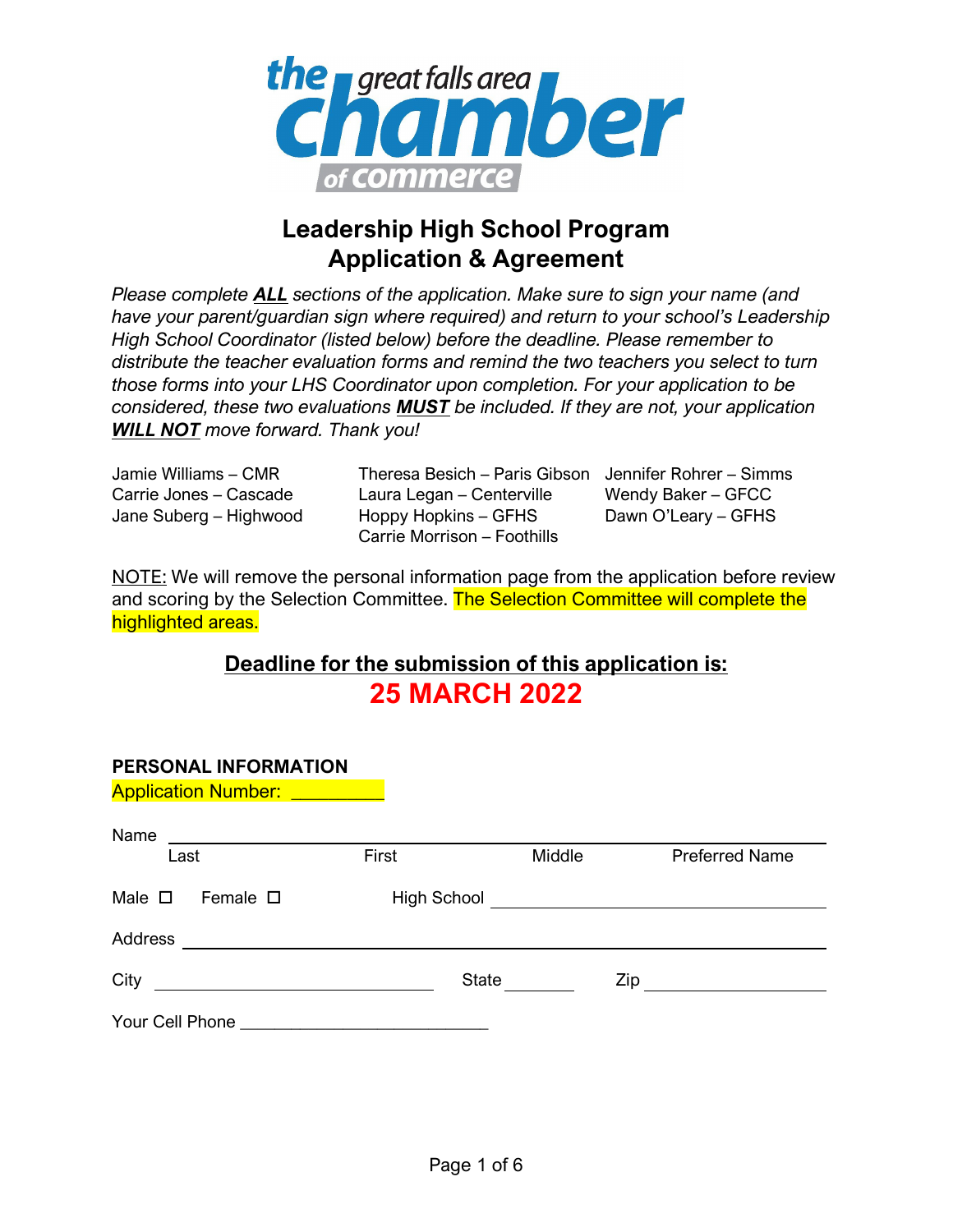**ATTENDANCE IS MANDATORY.** The session days are held the second Wednesday of each month. This may vary depending on school schedules, from September to April. Full attendance by each participant is essential if the Leadership High School Program is to meet its objectives.

The Program Manager will provide the complete schedule for the program year at the opening reception to students and their parents. Please do not schedule appointments during these session days. If you are unable to attend for any reason, give prior notice to your school's Leadership High School Coordinator and the Program Manager at the Great Falls Area Chamber of Commerce.

If you miss more than one scheduled session day without prior notice and adequate justification, you will be removed from the program. If you are tardy more than two session days in a row, you will be removed from the program.

Would any of your extracurricular activities interfere with your attendance at Leadership High School?

\_\_\_\_\_\_\_\_\_\_\_\_\_\_\_\_\_\_\_\_\_\_\_\_\_\_\_\_\_\_\_\_\_\_\_\_\_\_\_\_\_\_\_\_\_\_\_\_\_\_\_\_\_\_\_\_\_\_\_\_\_\_\_\_\_\_\_\_\_\_\_\_\_\_\_\_\_\_ \_\_\_\_\_\_\_\_\_\_\_\_\_\_\_\_\_\_\_\_\_\_\_\_\_\_\_\_\_\_\_\_\_\_\_\_\_\_\_\_\_\_\_\_\_\_\_\_\_\_\_\_\_\_\_\_\_\_\_\_\_\_\_\_\_\_\_\_\_\_\_\_\_\_\_\_\_\_ \_\_\_\_\_\_\_\_\_\_\_\_\_\_\_\_\_\_\_\_\_\_\_\_\_\_\_\_\_\_\_\_\_\_\_\_\_\_\_\_\_\_\_\_\_\_\_\_\_\_\_\_\_\_\_\_\_\_\_\_\_\_\_\_\_\_\_\_\_\_\_\_\_\_\_\_\_\_ \_\_\_\_\_\_\_\_\_\_\_\_\_\_\_\_\_\_\_\_\_\_\_\_\_\_\_\_\_\_\_\_\_\_\_\_\_\_\_\_\_\_\_\_\_\_\_\_\_\_\_\_\_\_\_\_\_\_\_\_\_\_\_\_\_\_\_\_\_\_\_\_\_\_\_\_\_\_ \_\_\_\_\_\_\_\_\_\_\_\_\_\_\_\_\_\_\_\_\_\_\_\_\_\_\_\_\_\_\_\_\_\_\_\_\_\_\_\_\_\_\_\_\_\_\_\_\_\_\_\_\_\_\_\_\_\_\_\_\_\_\_\_\_\_\_\_\_\_\_\_\_\_\_\_\_\_ \_\_\_\_\_\_\_\_\_\_\_\_\_\_\_\_\_\_\_\_\_\_\_\_\_\_\_\_\_\_\_\_\_\_\_\_\_\_\_\_\_\_\_\_\_\_\_\_\_\_\_\_\_\_\_\_\_\_\_\_\_\_\_\_\_\_\_\_\_\_\_\_\_\_\_\_\_\_ \_\_\_\_\_\_\_\_\_\_\_\_\_\_\_\_\_\_\_\_\_\_\_\_\_\_\_\_\_\_\_\_\_\_\_\_\_\_\_\_\_\_\_\_\_\_\_\_\_\_\_\_\_\_\_\_\_\_\_\_\_\_\_\_\_\_\_\_\_\_\_\_\_\_\_\_\_\_

 $Yes$   $No$   $No$ 

If yes, please explain:

If selected, will you commit to attending all the Leadership High School Program sessions, from the Opening Reception through the Graduation Program, without unexcused absence or more than two instances of tardiness? Yes \_\_\_\_\_\_ No \_\_\_\_\_\_ Please Initial Here: \_\_\_\_\_\_

| Signature of Applicant: |  |
|-------------------------|--|
|                         |  |

| Signature of Parent/Legal Guardian: | Date |
|-------------------------------------|------|
|                                     |      |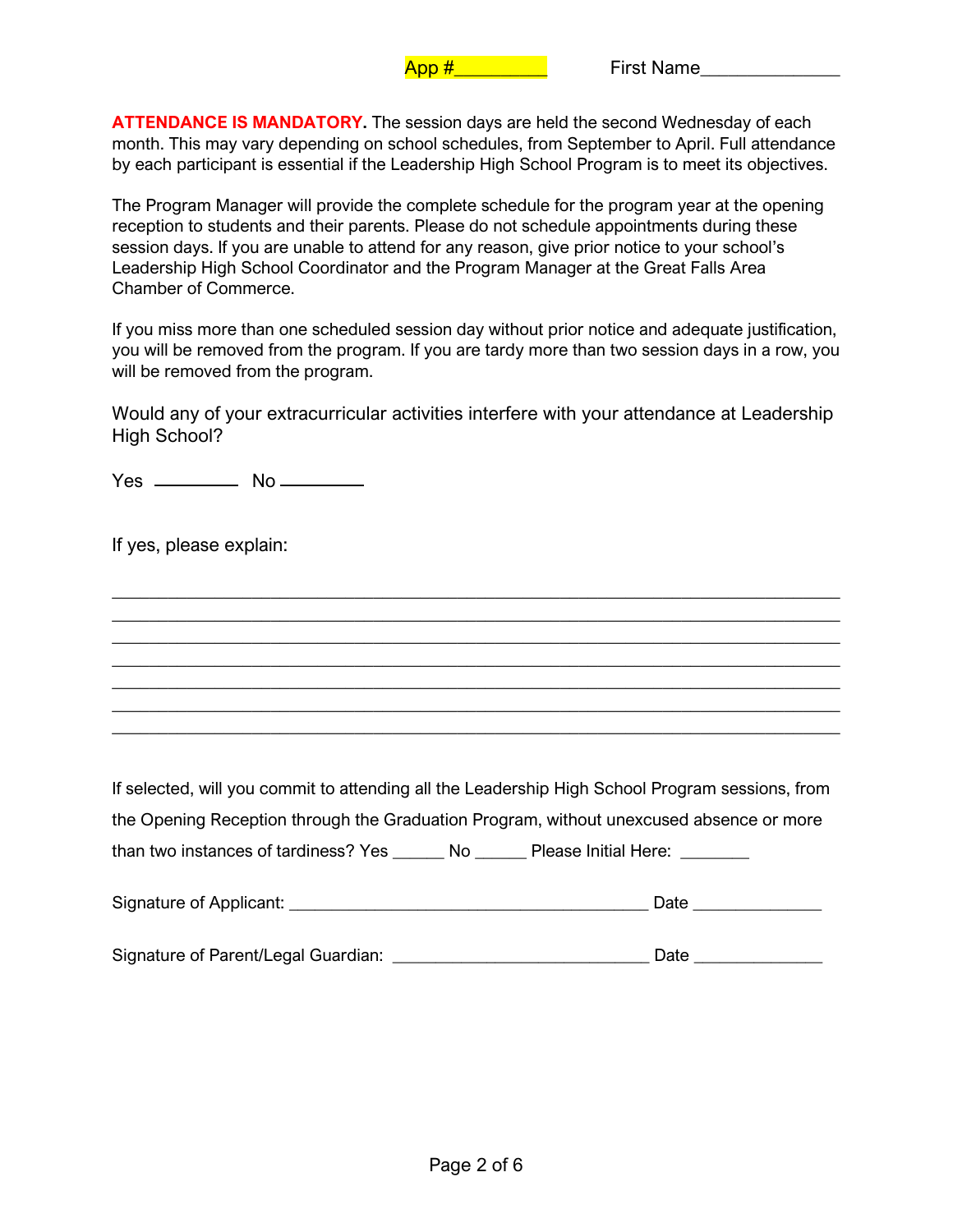# **PART 1:**

SCHOOL EXPERIENCE (Please provide a 50-word minimum response for each)

Primary areas of interest in school:

Primary areas of interest outside of school:

### **WORK AND/OR VOLUNTEER EXPERIENCE**

List any part-time job experience, paid or volunteer, and briefly describe what it involved: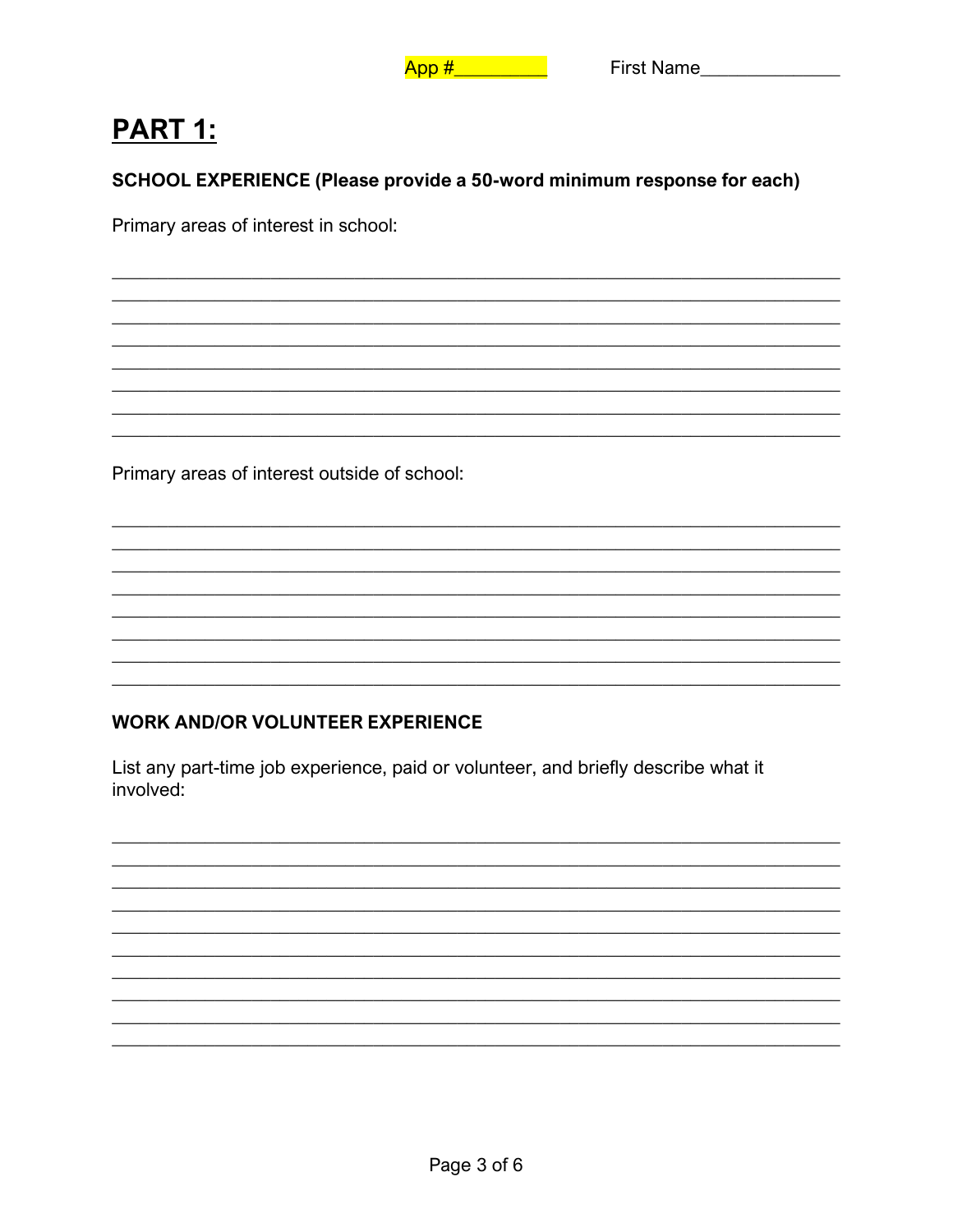

#### **GENERAL INFORMATION (Please provide a 50-word minimum response for each)**

Why did you apply for the Leadership High School program?

In what ways have you been involved with your school, community, church, etcetera?

Tell us something that you value about yourself and why.

Name someone who has had a tremendous impact on your life. Why and how did this person impact you?

Section 1 score: 1 2 3 4 5 6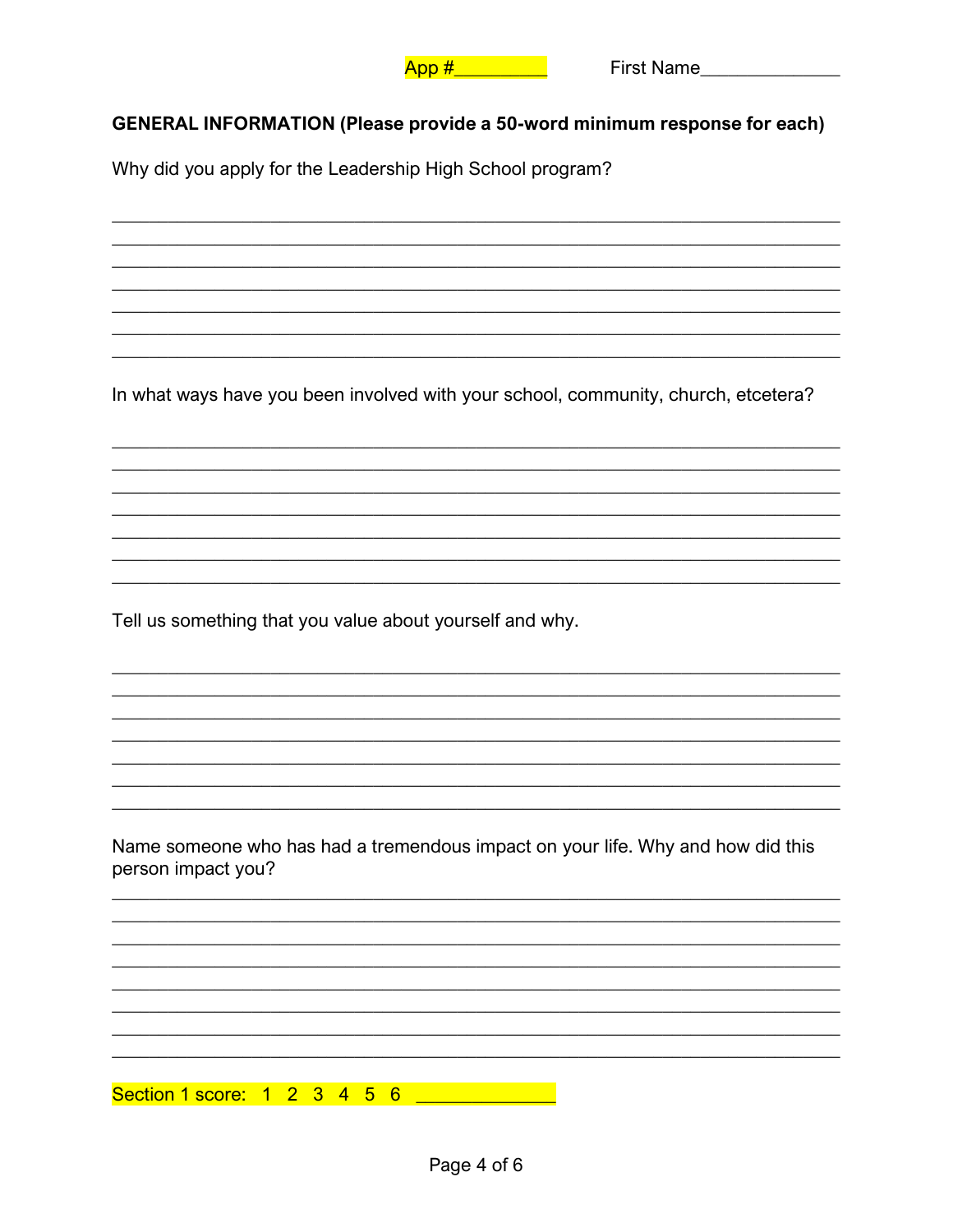## **PART 2:**

#### Please complete the following essay using complete sentences and specific details.

What do you see as the most positive aspect(s) of your community? Why? What do you see as the most pressing problem(s) facing high school students in Great Falls and/or the surrounding areas? What do you think you could do to help solve the problem(s)?